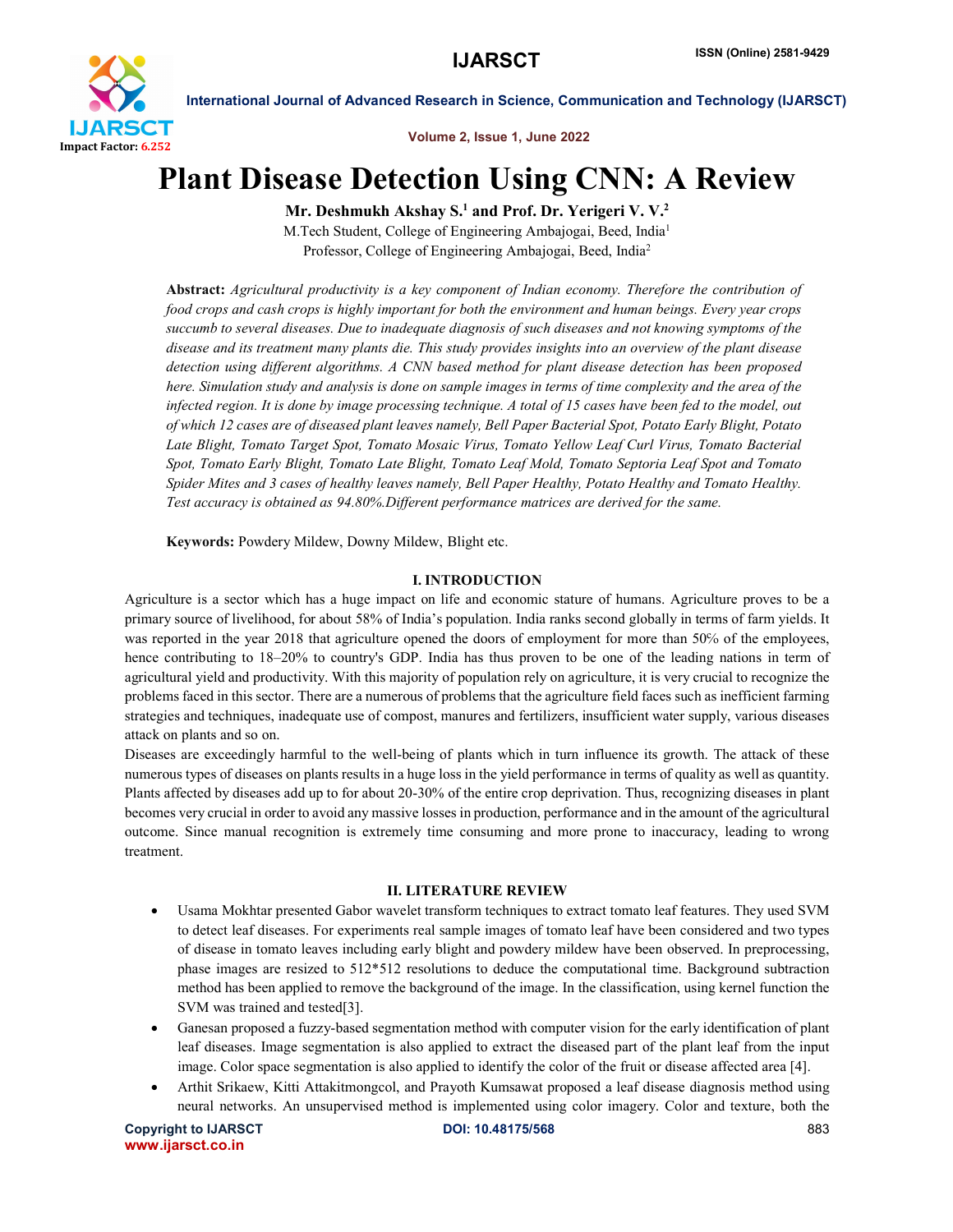

#### Volume 2, Issue 1, June 2022

features of the image are processed . The proposed system is consist of two parts. One is extraction of disease feature and the other one is classification of the same. Former one emphasizes on feature appearance based on a co-occurrence matrix depend on gray level along with texture feature equations. Later one deploys the fuzzy ARTMAP neural network which is basically an unsupervised method to categorize different types of diseases. Healthy plant with no disease ,rust, scab, downy and mildew are the five classes are considered in this work. With this variations of grape leaf diseased images the proposed system's classification performance is examined in terms of accuracy and a desirable score of 90% is obtained for the same[5].

- The study is presented by H. Sabrol and K. Satish where five kinds of tomato diseases is considered for classification for example tomato late blight, bacterial spot, Septoria spot, bacterial canker, tomato leaf curl. The classification is carried out by extricating the following features color, texture and shape of the plant leafs . Pictures are taken for both healthy and diseased tomato plants . The extricated features ,after segmentation ,are provided as input to the classification tree . The Overall classification accuracy is obtained as 97.3% is obtained with these six kinds of tomatoimages [6].
- N. Petrillis has reported a smart phone based diagnosis application for plant disease detection. Color normalization has been used for the same[7-8]. Multiclass plant diseade detection using SVM is implemented by M. Islam[9].
- Haiguang Wang, Guanlin Li, Zhanhong Ma, and Xiaolong Li developed a method to realize image recognition of plant diseases, four kinds of neural networks including backpropagation (BP) networks, radial basis function (RBF) neural networks, generalized regression networks (GRNNs) and probabilistic neural networks (PNNs) were used to distinguish wheat stripe rust from wheat leaf rust and to distinguish grape downy mildew from grape powdery mildew based on color features, shape features and texture features extracted from the disease images [10].
- K.K. Singh has proposed an cloud based collaborative platform for plant disease identification. So that it can be forecasted to farmers for better prevention purpose[11]. Various procedures for the segmentation method are discussed further which can be applied for detection of various lesion disease. To identify various ailments in plant leaf several algorithms were used such as K-means cluster, thresholding etc. For the different inputs, k figures depict the original images followed by the output of thresholding and K-means cluster for segmented images. Although the algorithm of k means clustering needs a prior information of specification around a few several cluster centers.

#### III. PROPOSED SYSTEM

#### A. Deep Learning

Deep learning, a category of machine learning algorithms which uses various layers to do the extraction of higher level from the raw input. Deep learning is a machine learning method that instruct a computer to do filtration of inputs across the layers Deep learning illustrates the way human brain does the filtration of information. Many deep learning techniques utilizes the neural network architectures. The term "deep" cite to the various hidden layers present inside neural network. In contrast to this conventional neural network that consists of 2-3 hidden layers, the deep neural networks can have as much as one hundred and fifty.

#### B. Convolutional Neural Network

One variant of deep neural networks is called as convolutional neural networks (CNN). A CNN combines well-read features with input data, and then it uses 2D convolutional layers, and hence makes this architecture more suitable for processing 2D data, like images. CNNs abolish the demand for manual feature removal and extraction for the classification of the images. The CNN model of its own extracts features straight from images. The features that are extracted aren't pre-trained; they are well-read while the network is trained on few groups of images. The Convolutional Neural Network (CNN) model has numerous of layers which execute the processing of image in convolutional layers include- Input layer, Output Layer, Convo Layer, , Fully, Soft-max layer, Connected layer, Pooling Layer.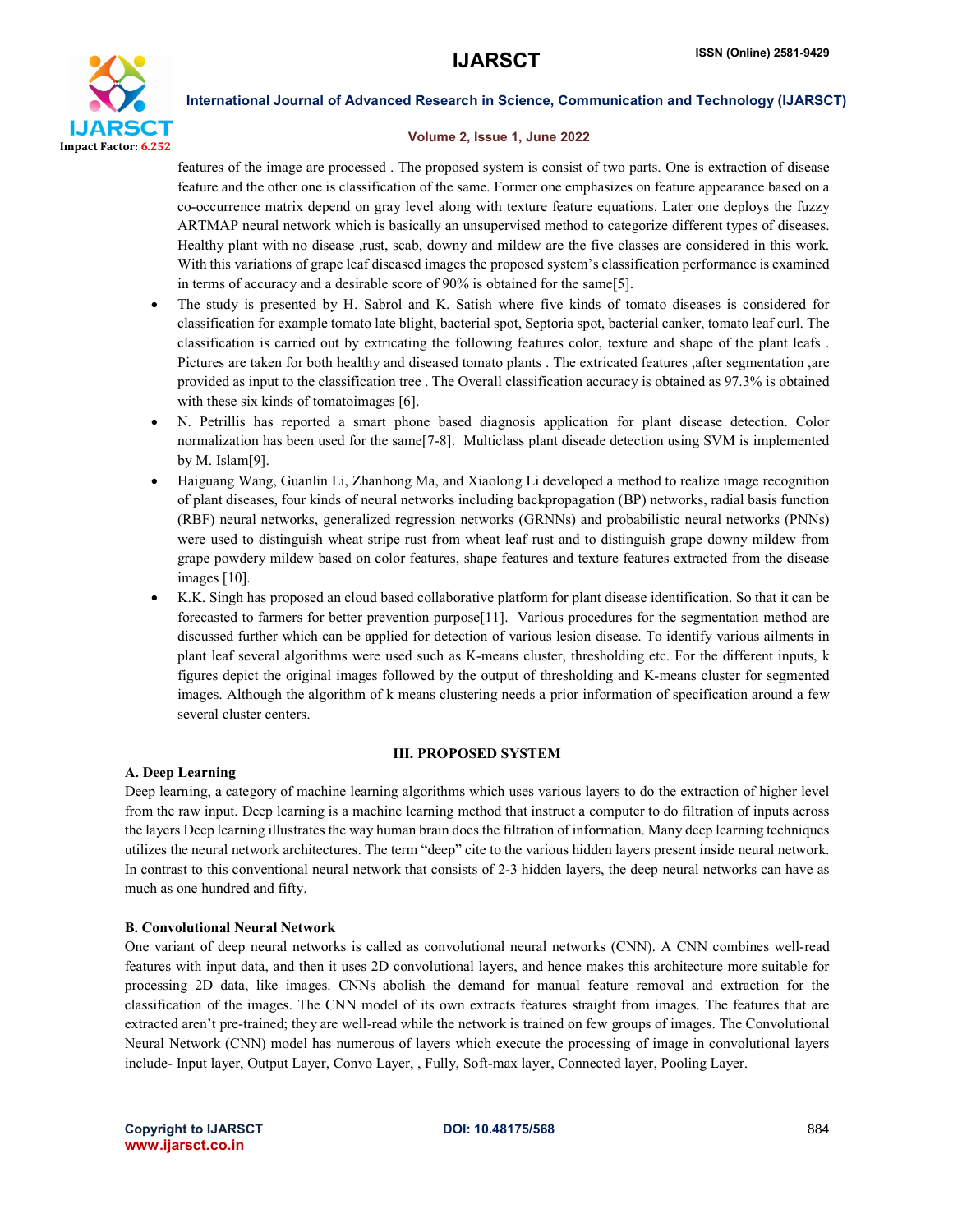

#### Volume 2, Issue 1, June 2022

### C. VGG 16 Model

VGG16 is a CNN model used for Large-Scale Image. There are two tasks to be performed for best recognition of plant diseases. The first is to detect objects within an image coming from *several* classes, which is called object localization. The second is to classify images, each labelled with one of *several* categories, which is called image classification. The CNN model has seven different layers. Each layer has certain information processed in them. Those seven layers are as follows: Input layer, Output Layer, Convolutional Layer, Fully, Soft-max layer, connected layer, Pooling Layer.

#### Input layer:

It contains data in the form of image. The parameters include height, width, depth and color information of the image (RGB). Input size is fixed to 224 X 224 RGB image.

#### Convo layer:

Convolutional layer is also called as feature extraction layer. This layer extracts the prominent features from the given collection of images using dot products of the image dimensions.

#### Pooling Layer:

The pooling layer helps to reduce the computational power in order to process the data by decreasing (or) reducing the dimensions of the featured matrix obtained by using the dot products.

#### Fully connected layer:

It comprises of loads, neurons and biases. It connects neurons from one convolutional layer to another.

#### Softmax Layer/ Logistic Layer:

Softmax executes multi-classification. Logistic layer executes the binary classification. It determines the probability of the presence of a given object in the image. If the object is present in the image, then the probability is '1'otherwise it is '0'.

#### Activation Function- ReLU:

It transforms the total weighted input through the node and puts it into the operation, activates the node. Rectified Linear Unit (ReLU) is an activation function used in the neural networks for convolutional operations.



Figure 1: VGG 32 Model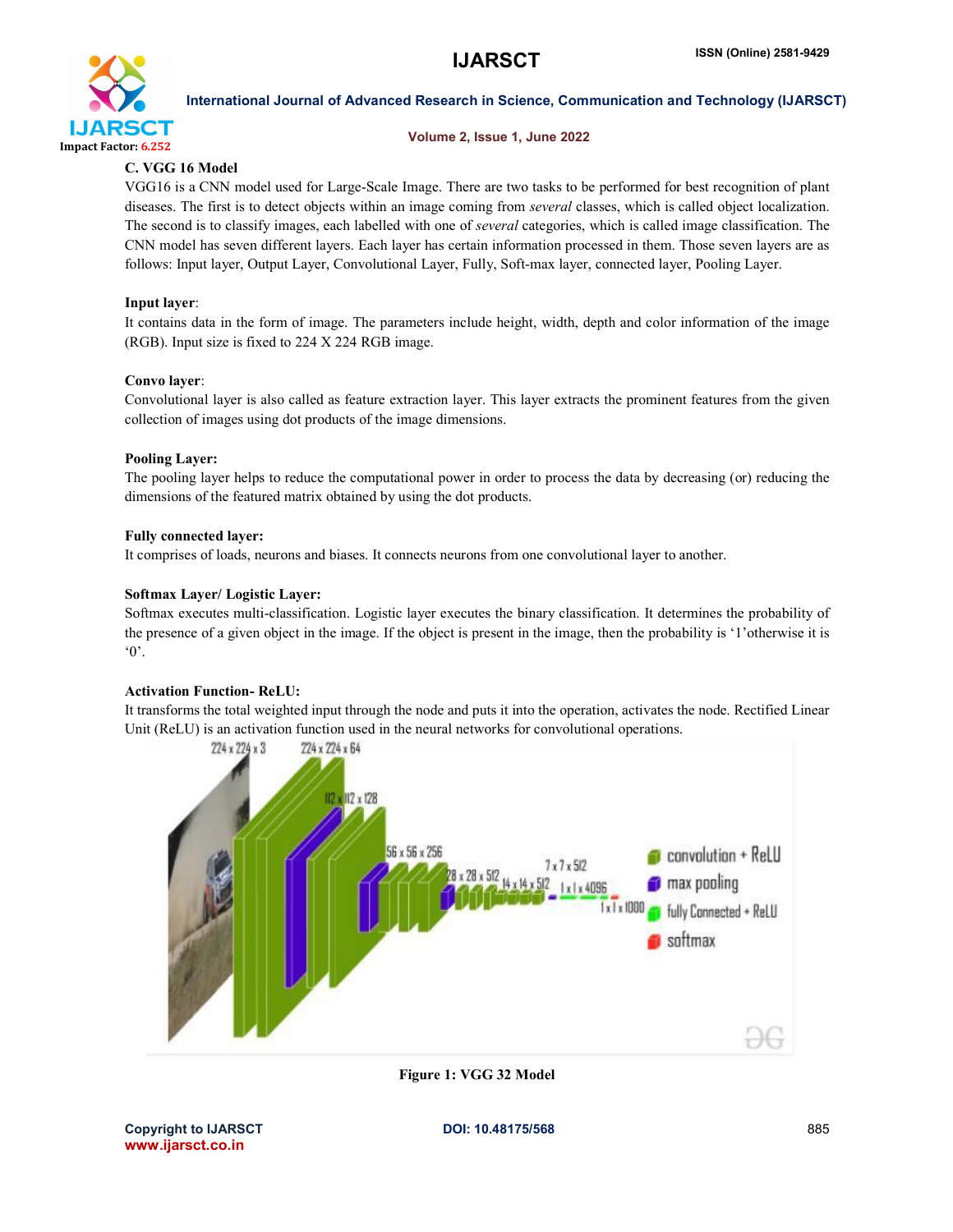

#### Volume 2, Issue 1, June 2022

### IV. FACILITIS REQUIRED FOR PROPOSED WORK

#### A. System Architecture

The proposed System architecture comprises of data acquisition from a huge dataset, processing at different convolutional layers and then the classification of plant diseases which declares if the plant image is of a healthy class or diseased class



Figure 2: System Architecture

#### B. Data Flow Diagram

Data Flow Diagrams (DFDs) describe the processes of how the transfer of data takes place from the input till prediction of the corresponding output.

#### 1. Data Flow Diagram – Level 0

The DFD Level 0 depicts the users to input the image of the plant leaves. The system in turn detects and recognizes the plant leaf disease



Figure 3: Level 0 Data Flow Diagram

#### 2. Data Flow Diagram – Level 1:

The Figure 4 displays the DFD Level 1, where the CNN model takes the image frrom the training dataset and then CNN model predicts the type of disease of the leaf.



Figure 4: Level 1 Data Flow Diagram

Copyright to IJARSCT **DOI: 10.48175/568** 886 www.ijarsct.co.in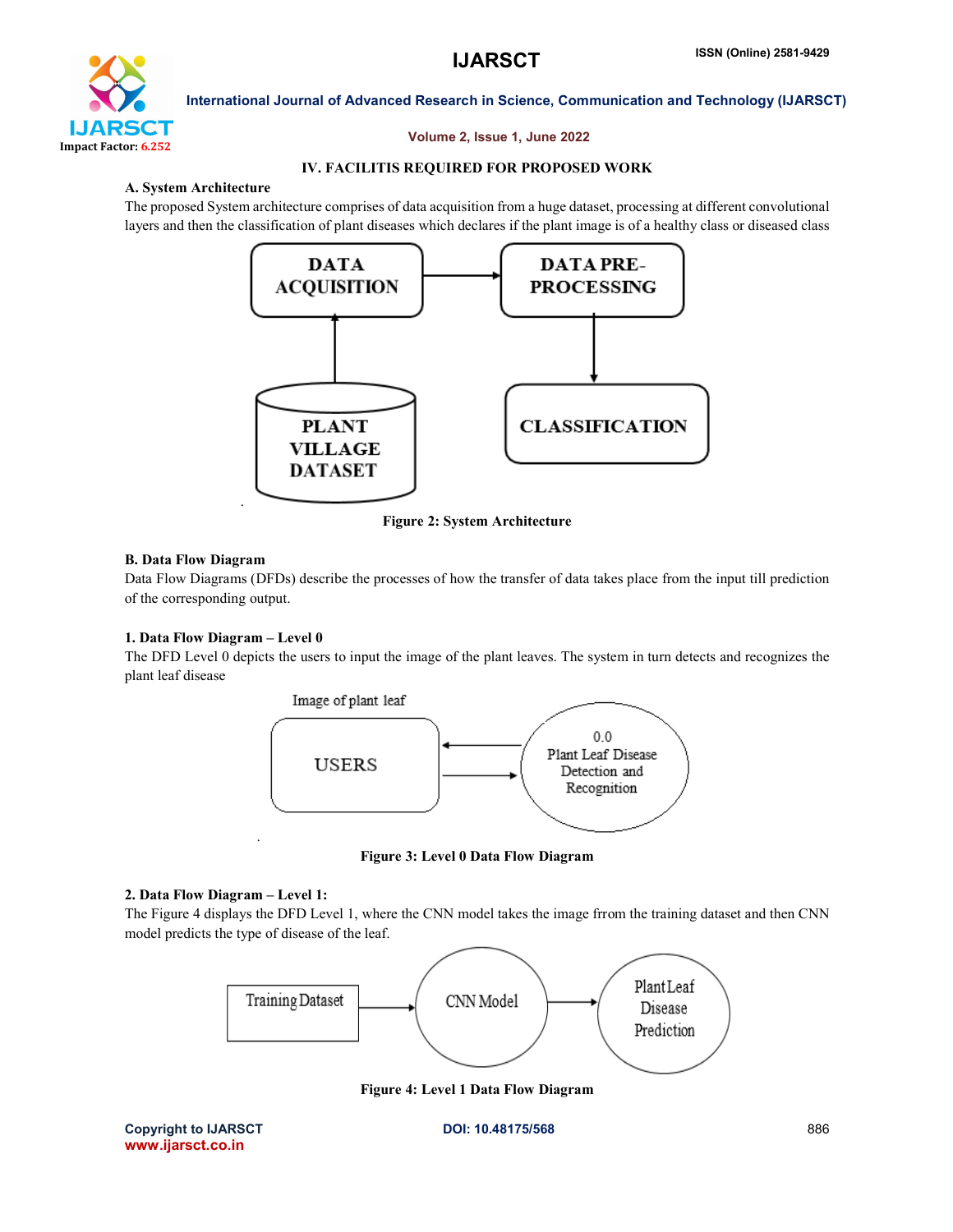

## Volume 2, Issue 1, June 2022

International Journal of Advanced Research in Science, Communication and Technology (IJARSCT)

#### 3. Data Flow Diagram – Level 2:

DFD Level 2 goes one step deeper into parts of 1-level DFD. It can be used to plan or record the specific/necessary detail about the system's functioning.

#### IV. CONCLUSION

The proposed algorithm is implemented successfully to train the system. The accuracy percentage on the test set is 88.80% with no overfitting There is still room for improvement as the remaining 12.20% is covered. This present work can contribute to agricultural domain and can be used to help people for tracking their house plants and also enables the farmers to keep a track of the harvest. This work can be expanded into further to develop an app through which one would also know the remedy to a plant disease.

#### **REFERENCES**

- [1]. Eftekhar Hossain, Md. Farhad Hossain, Mohammad Anisur Rahaman, "A Color and Texture Based Approach for the Detection and Classification of Plant Leaf Disease Using KNN Classifier", Proceeding of the International Conference on Electrical, Computer and Communication Engineering (ECCE), Cox's Bazaar, Bangladesh, 2019.
- [2]. Sammy V. Militante, Bobby D. Gerardo, Nanette V. Dionisio, "Plant Leaf Detection and Disease Recognition using Deep Learning" Proceeding of the IEEE Eurasia Conference on IOT, Communication and Engineering (ECICE), Yunlin, Taiwan, 2019, pp 579-582
- [3]. Ch. Usha Kumari, S. Jeevan Prasad, G. Mounika, "Leaf Disease Detection: Feature Extraction with K-means clustering and Classification with ANN "Proceedings of the 3rd International Conference on Computing Methodologies and Communication (ICCMC)", Erode, India, 2019, pp 1095-1098
- [4]. Mercelin Francis, C. Deisy, "Disease Detection and Classification in Agricultural Plants Using Convolutional Neural Networks — A Visual Understanding", Proceeding of the 6th International Conference on Signal processing and Integrated network, Noida, India, 2019, pp 1063-1068.
- [5]. Jiayue Zhao, Jianhua Qu, "A Detection Method for Tomato Fruit Common Physiological Diseases Based on YOLOv2 "Proceeding of the 10th International Conference on Information Technology in Medicine and Education", Qingdao, China, China, 2019
- [6]. Robert G. de Luna, Elmer P. Dadios, Argel A. Bandala, "Automated Image Capturing System for Deep Learning-based Tomato Plant Leaf Disease Detection and Recognition" Proceeding of the IEEE Region 10 Conference, Jeju, South Korea, 2018, pp 1414-1419.
- [7]. Halil Durmus, Ece Olcay Gunes, "Disease detection on the leaves of the tomatoplants by using deep learning" Proceeding of the 6th International Conference of theAgro-Geoinformatics, 2016, Fairfax, VA, USA
- [8]. H. Sabrol , K. Satish, "Tomato plant disease classification in digital images using classification tree" Proceeding of the International conference on communication and signal processing, Melmaruvathur, India, 2016 pp 1242-1246
- [9]. Usama Mokhtar, Mona A.S. Ali, Hesham Henfy, "Tomato leaves diseases detection approach based on support vector machines" Proceeding of the 11th International Computer Engineering Conference, Cairo, Egypt, 2015 pp 246-250
- [10]. Suma V.R Amog Shetty, Rishab F Tated, Sunku Rohan, Triveni S Pujar, "CNNbased Leaf Disease Identification and Remedy Recommendation System ", Proceedings of the Third International Conference on Electronics Communication and Aerospace Technology, Coimbatore, India, 2019 pp 395-399.
- [11]. Akshay K, Vani M, "Image Based Tomato Leaf Disease Detection", Proceedings of the 10th International Conference on Computing, Communication andNetworking Technology, Kanpur, India, 2019.
- [12]. Sharada P Mohanty, David P Hughes, and Marcel Salath, "Using deep learning for image-based plant disease detection". In: Frontiers in plant science 7 (2016), p. 1419.
- [13]. S. D. Khirade and A. B. Patil. "Plant Disease Detection Using Image Processing", Proceeding of the International Conference on Computing Communication Control and Automation. Feb. 2015, pp. 768–771